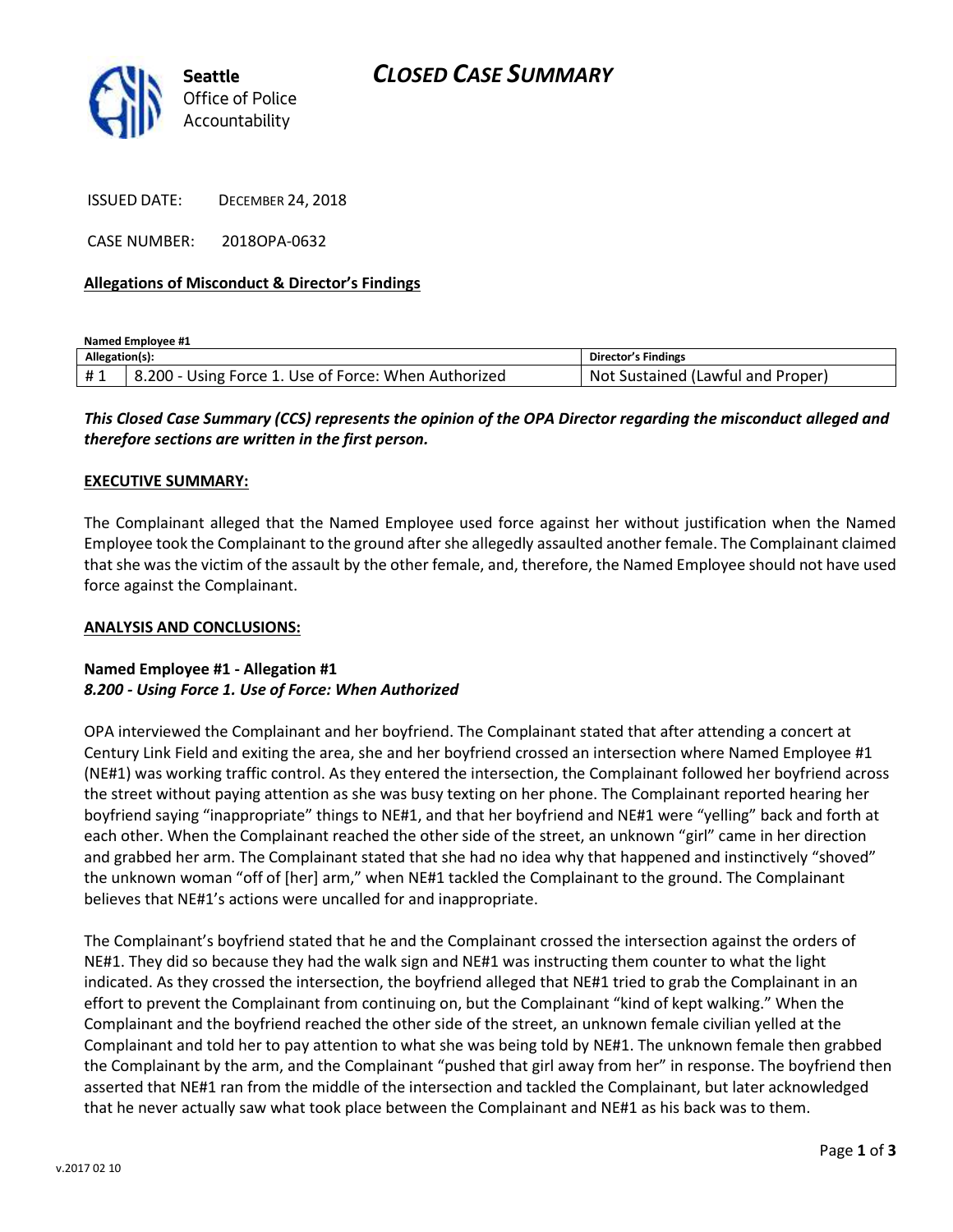

**Seattle** *Office of Police Accountability*

OPA CASE NUMBER: 2018OPA-0632

*CLOSE CASE SUMMARY*

OPA interviewed NE#1. NE#1 stated that she encountered the Complainant and her boyfriend when NE#1 was working traffic control after a concert let out. NE#1 attempted to stop them and others from crossing the intersection by blowing her whistle, instructing them to remain where they were, and using her outstretched arms as a gate to indicate that they should remain in place. After the boyfriend pushed on one of NE#1's arms a couple times, she withdrew them to avoid a physical interaction and the Complainant and her boyfriend began crossing the street. As they did so, the Complainant yelled and cursed at NE#1.

As the Complainant neared the other side of the street, an unknown female civilian yelled at the Complainant and told her to follow NE#1's orders. The next thing that NE#1 witnessed was the Complainant pulling back her arm and punching the unknown female. NE#1 then saw the Complainant preparing to punch the unknown female again. NE#1 responded to what she witnessed by running in that direction and placing her arms around the Complainant, like a bear hug, and taking her to the ground in order to prevent the Complainant from continuing to engage in assaultive behavior. By the time other officers arrived at the scene to assist, the unknown female was nowhere to be found. Apparently, she quickly exited the area.

NE#1 stated that she did not turn on her Body Worn Video (BWV) because the circumstances developed so quickly that she never had the time to do so. NE#1 added that her BWV was also knocked to the ground during her use of force on the Complainant. NE# noted that she located her BWV and placed it back on her uniform and turned the camera on; however, it only captured video after the incident.

OPA reviewed NE#1's BWV, as well as those of the other responding officers, but the use of force was not captured on any of those videos. As noted above, NE#1 did not activate her BWV camera initially because she did not have enough time to do so. The responding officers' videos did not capture the use of force because they arrived after it had already occurred. There were no eyewitness accounts of this incident.

SPD Policy 8.200(1) requires that force used by officers be reasonable, necessary and proportional. Whether force is reasonable depends "on the totality of the circumstances" known to the officers at the time of the force and must be balanced against "the rights of the subject, in light of the circumstances surrounding the event." (SPD Policy 8.200(1).) The policy lists a number of factors that should be weighed when evaluating reasonableness. (*See id*.) Force is necessary where "no reasonably effective alternative appears to exist, and only then to the degree which is reasonable to effect a lawful purpose." (*Id*.) Lastly, the force used must be proportional to the threat posed to the officer. (*Id*.) If, as the Complainant alleged, that the circumstances did not call for the use of force on the part of NE#1, then it would be a violation of this policy.

Based on the evidence in the record and applying a preponderance of the evidence standard, I find that it is more likely than not that NE#1's account of the incident is the most accurate. In reaching this determination, I note that the Complainant and her boyfriend provided OPA with accounts of the incident that were substantively different from each other, yet both each included information that supported the account offered by NE#1. In their separate statements to OPA, either the Complainant, her boyfriend, or both stated that: they ignored the traffic orders of NE#1; after doing so, one of them directed "inappropriate" words towards and yelled at NE#1; an unknown female civilian told the Complainant that she should listen to what she was told to do by NE#1; a physical encounter took place between the Complainant and the unknown female; and the Complainant was taken to the ground by NE#1.